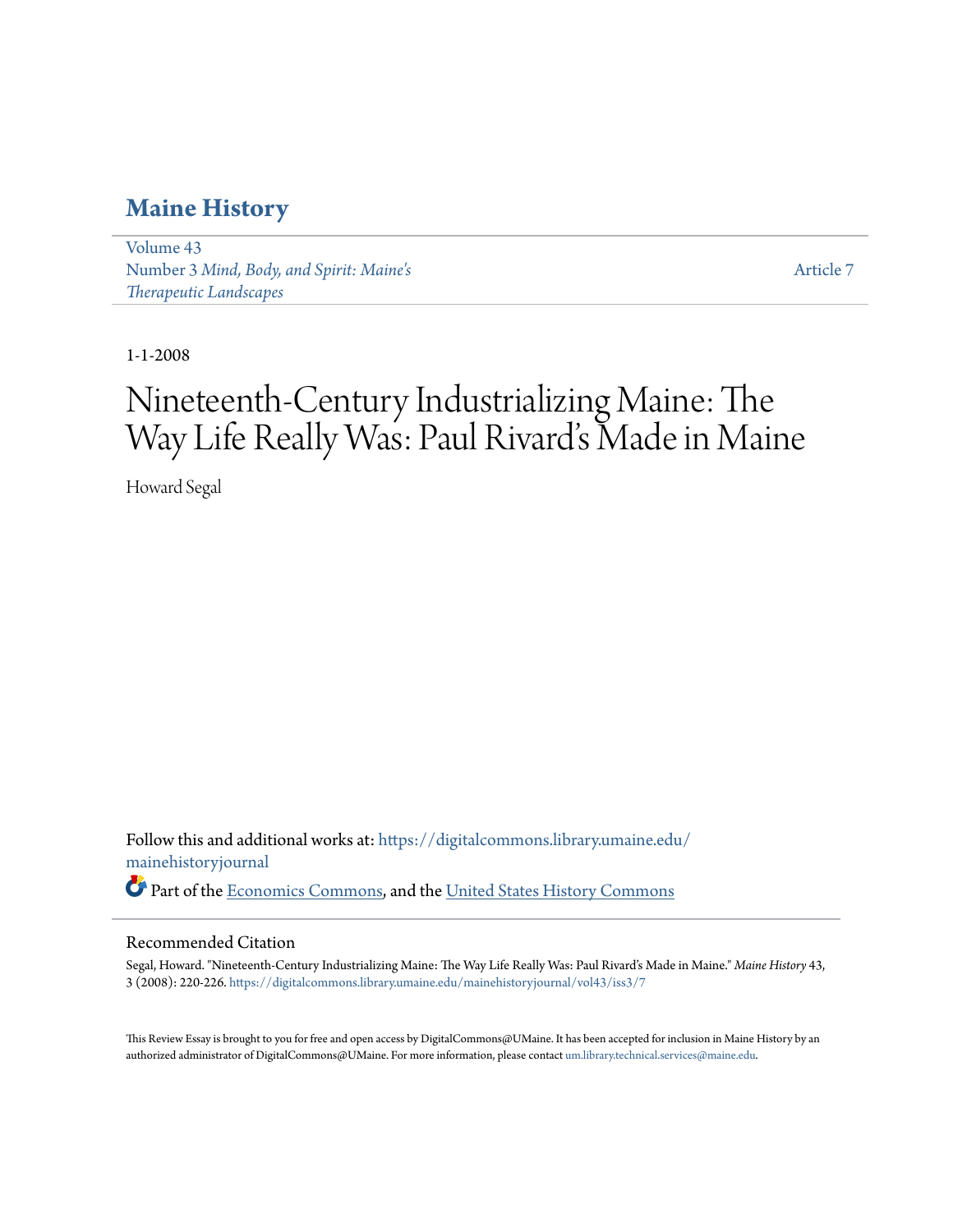## REVIEW ESSAY

Nineteenth-century Industrializing Maine: The Way Life Really Was (review of Paul E. Rivard, *Made in Maine: From Home and Workshop to Mill and Factory*. [Charleston, SC: History Press, 2007. Paper. \$21.99.])

BY HOWARD P. SEGAL

*Howard P. Segal is Professor of History at the University of Maine, where he has taught since 1986. A specialist in the history of technology, he is the author of* TECHNOLOGICAL UTOPIANISM IN AMERICAN CULTURE *(1985; sec. ed., 2005);* FUTURE IMPERFECT: THE MIXED BLESSINGS OF TECHNOLOGY IN AMERICA *(1994);* RECASTING THE MA-CHINE AGE: HENRY FORD'S VILLAGE INDUSTRIES *(2005), and* TECHNOLOGY AND UTOPIA *(2006); and the coauthor (with Alan Marcus) of TECHNOLOGY IN AMERICA: A BRIEF HISTORY (1989; sec. ed. 1999).*

**P**AUL RIVARD is a well-known and highly respected historian and museum director. From 1977 until 1991 he directed the Maine State Museum (MSM) in Augusta and put it on the map, so to speak, as a maior New England museum—a museum director. From 1977 until 1991 he directed the Maine State Museum (MSM) in Augusta and put it on the map, so to speak, as a major New England museum—and the region's only state museum. Rivard's efforts were hurt, but not stopped, by budget cuts that eventually removed one-third of his staff.<sup>1</sup> Rivard's largest and most impressive MSM project, "Made in Maine," opened in 1985 and remains intact as the institution's foremost exhibit. As I learned years ago from bringing several University of Maine classes to the MSM, those who visited as schoolchildren after its 1971 opening now barely recognized the place, given this exhibit and other changes under Rivard's direction.2

"Made in Maine" is about nineteenth-century manufacturing in a state usually associated with forests, potatoes, seacoasts, and tourists. The exhibit provocatively challenges the conventional wisdom about what Maine was like in the years slightly before and mostly after statehood in 1820. Not only does the exhibit explode romantic and simplistic stereotypes of the "good old days," but, more deeply, it also constitutes a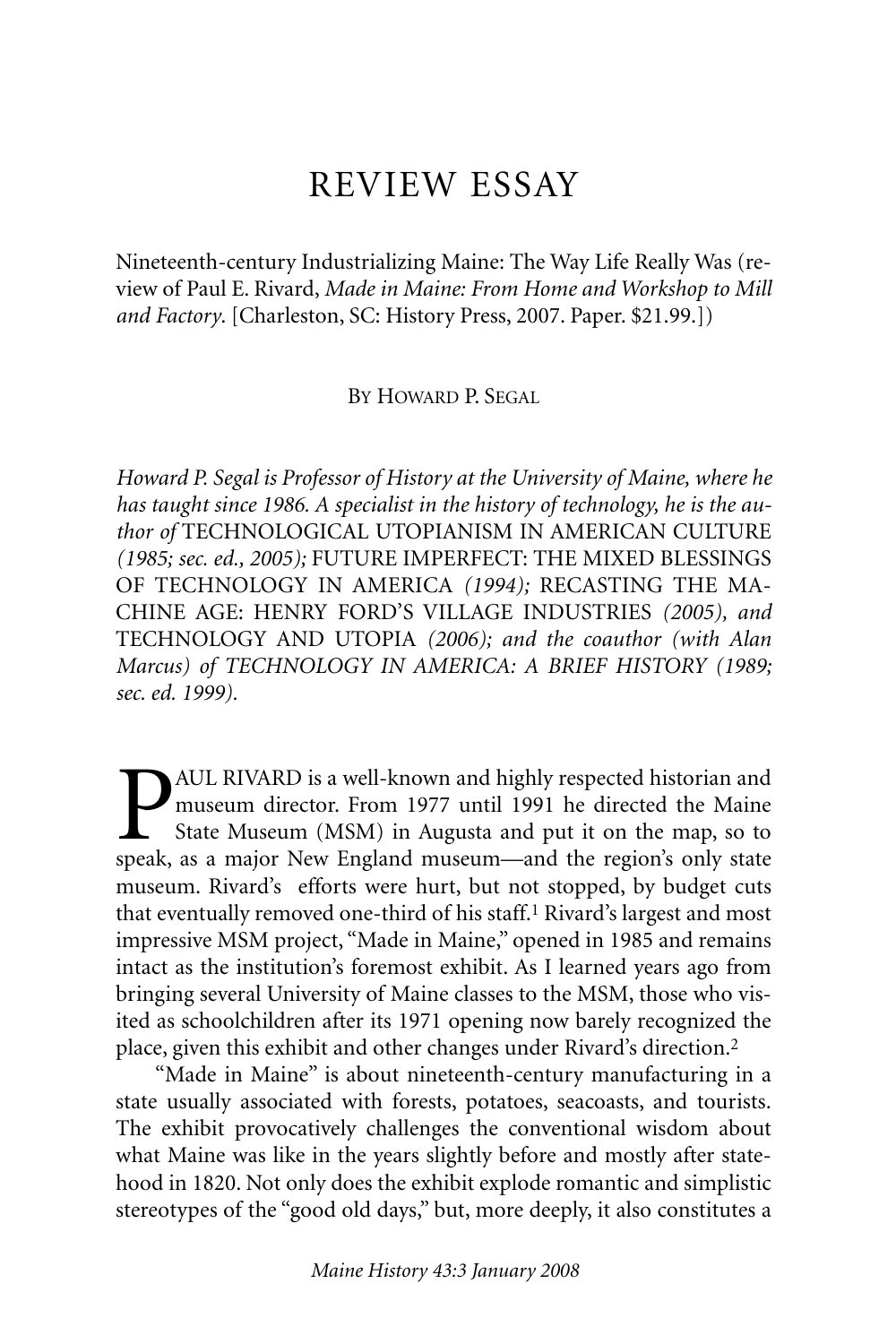superb case study of the so-called "Invention of Tradition," as illuminated in the book by that title edited by Eric Hobsbawm and Terence Ranger (New York: Cambridge University Press, 1983). Any visitor to the state notices the blue-and-white signs at various entry points welcoming all to "Maine: The Way Life Should Be." Tourist promotions like these project an image of Maine that hardly resembles the way most Mainers live, or ever lived Why so much of the rest of Maine is left out of the picture is easy to explain in terms of attracting visitors seeking escape from their own fast-paced, urbanized, industrialized, and anxiety-ridden daily existence. But there is a price paid for ignoring reality.

Rivard understands not just artifacts themselves but also the need to place them in historical context. Artifacts do not speak for themselves. As he put it in a modest but enormously useful visitor's guide to the exhibit, "Maine in Maine" was designed to illustrate "social integration in a complex nineteenth-century story about technology, work, and urban life."3 "Made in Maine" consists of displays illuminating four work environments: home, shop, mill and furnace, and factory. These vague, if not outdated, categories derive from Victor Clark's classic *History of Manufactures in the United States* (Washington, DC: Carnegie Institution/Mc-Graw-Hill, 1929). Most visitors ignore the categories and concentrate on the discrete displays themselves.4

Rivard's book complements the exhibit but is separate from it. Extremely sensitive to visitor responses, Rivard knew that too much information would turn off most museum visitors. He therefore resolved to compile his research into a book, and he worked on this for several years. In the course of moving from Maine, however, he lost his manuscript and, in the absence of a duplicate, gave up the project until 2003, when he learned that Neil Rolde, author of several fine books on Maine history, had a copy. Rivard could at last complete his book.

The book adopts the four categories used in the exhibit. Rivard concedes that, as with the exhibit, these categories oversimplify the huge number of examples he studied, yet they remain the most practical means of organizing those examples. This approach hardly means a lack of appreciation for Maine's hugely diverse and complex economy: far from it. Rivard notes that "all levels of manufacturing"—large and small —coexisted in Maine. Yet "regardless of how they might have started out, most manufactures ended up as factories" (p. 9) of some kind, despite the fact that, as with shoemakers, many employees had already worked at home or had done custom jobs on an irregular basis.

To his credit, Rivard refuses to make easy generalizations when he knows there are exceptions. His approach sometimes makes for slower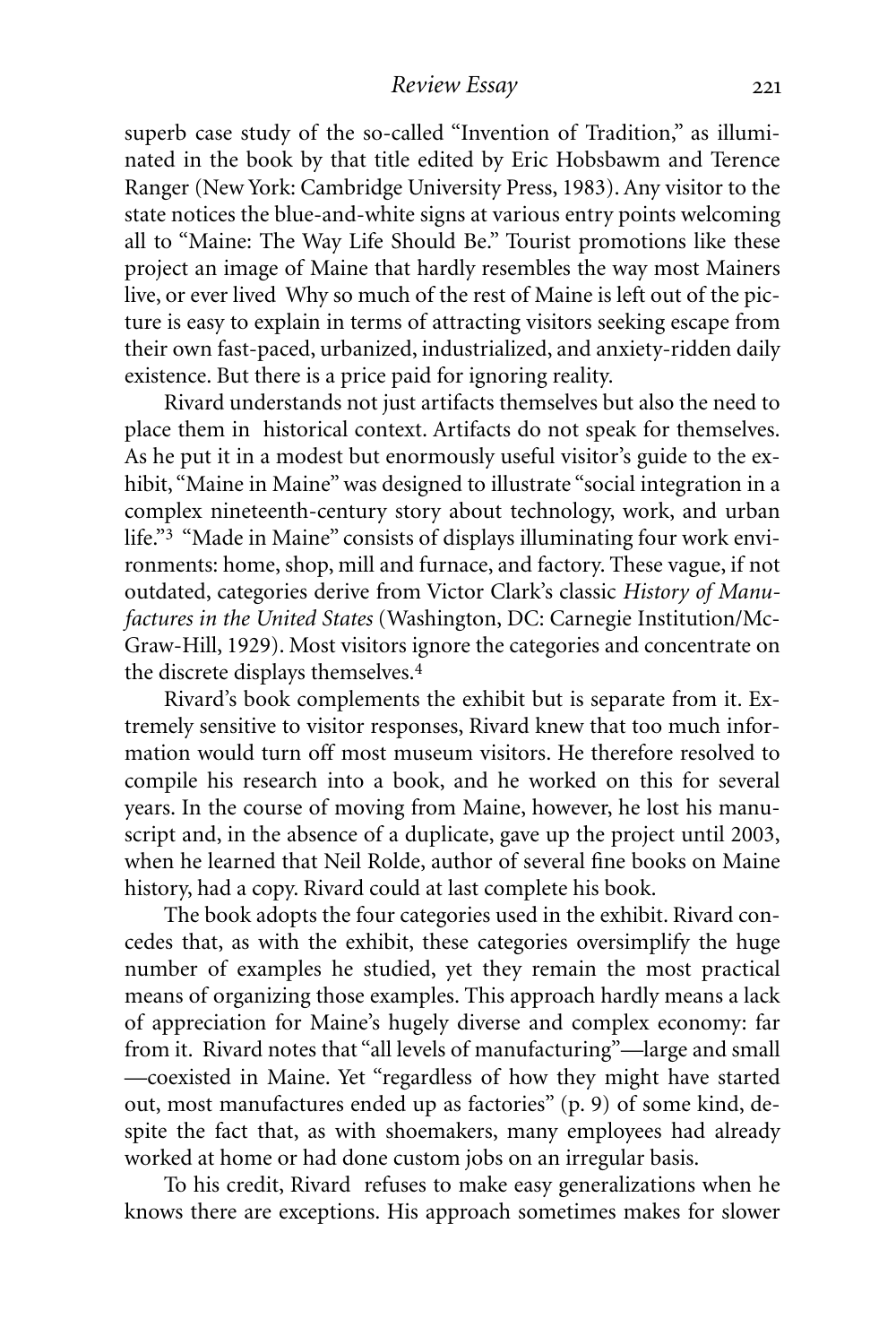reading, and those who think that *Made in Maine* is intended for casual browsing will be dismayed. But the book is worth the extra effort.

To take an example, Rivard notes that sailing, shipbuilding, and related activities *did* create thousands of jobs, thereby prompting one to ask whether the stereotype of Mainers as seafarers and lobstermen was in fact true. Rivard writes that in 1850 Maine employed "over 3,000 sawyers and over 2,200 ship carpenters, as compared to a total of only 178 in Vermont and 156 in New Hampshire" (p. 13). To be sure, the sheer size of Maine's coastline and its accessibility would account for those differences, but notwithstanding that, Rivard goes on to say that even these workers and their families "probably shared baked beans more often than lobster bisque" (p. 13). Like farmers, these shipbuilders and sailors had very hard lives, contrary to romanticized stereotypes. No less important, they were eventually outnumbered by workers in homes, shops, mills, furnaces, and factories. Thanks to Maine's abundant waterpower, mills in the nineteenth century became the state's leading "industrial concern." (p. 83.) Rivard thus illuminates the complexity of the situation in the process of reinforcing his basic point about the neglected number and role of those ordinary workers. Recognizing complexity is the mark of a first-rate historian.

Another example is the branding of products, which gradually became a critical marketing tool, but only when there were enough different manufacturers to matter. The prevailing assumption for Maine, as presumably for other states, would be that branding was fairly universal. I recall reading this generalization about the entire United States long ago in David Potter's pioneering *People of Plenty: Economic Abundance and the American Character* (Chicago: University of Chicago Press, 1954) and repeating it to many students. But Rivard's research provides interesting exceptions for Maine. If, on the one hand, branding was initially "infrequent" because most manufacturers were not "bold enough to be individualistic," on the other hand, a few "makers" exploited "prominent names or countries of origin." Eager to capitalize on English or French items, they provided tags which falsely claimed that those items had been made abroad and so warranted much higher prices. Rivard finds an example of this—for New Hampshire quality linens—as early as the 1720s. Branding did become more common in mid-nineteenth-century Maine, and in products ranging from carding and sewing machines to spinning wheels, and from looms to plows and sleighs. Yet branding remained "unequal" (p. 15).

A further example of this complexity is the role of work sites inside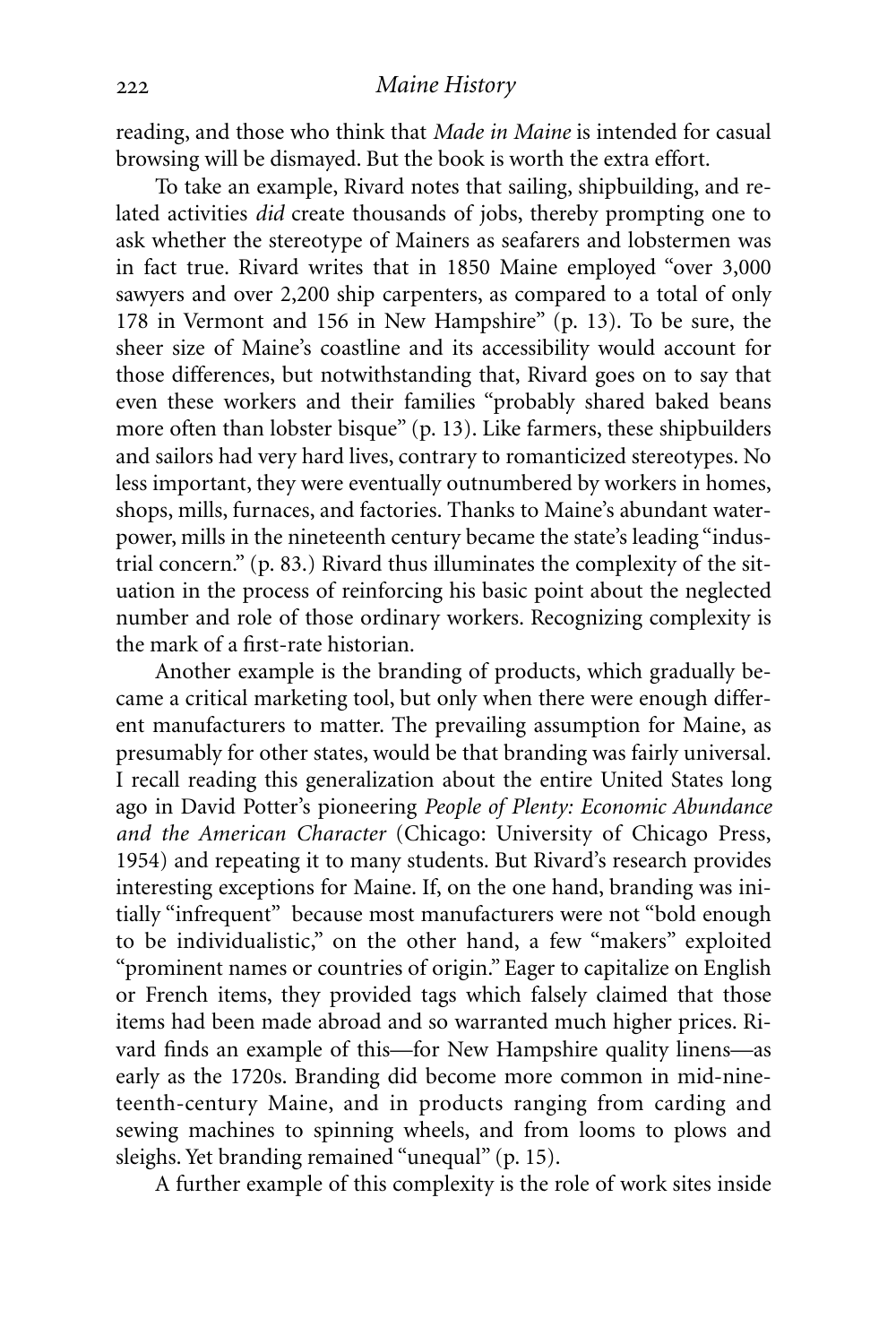### *Review Essay*

homes and factories. Rivard reminds us that through the late nineteenth century, the home was as frequently the focus of work as an escape from it. The image of the home in more urbanized areas as a literal sanctuary from the competitive, crowded, crime-ridden outside world—the very world that rising industrialists and financiers were creating—did not take root as much in less urbanized Maine. Some family members worked at home, but others worked outside it. Often extended families worked at the home of someone else in the family, while unrelated hired hands did so at either the same or another home.

Textile production was the principal work in the home and was frequently called "domestic manufacture" (p. 27). Moreover, homemade products did not quickly disappear when factories appeared. Homebased "labor-intensive piecework" (p. 16) continued despite the common absence of specialized talents and tools. True, what tools there were in the home were usually "tolerated intrusions" (p. 20), but the transition from home-made to factory-made textiles was slow and, once again, complex. Inside the home "the world of machinery was redefined continuously to form an ever-changing jigsaw of supporting parts" (p. 27).

Rivard notes that home-based hand spinning and weaving may have survived for so long because they were designated as women's work, and these women generally stayed home to attend to their numerous (other) domestic chores. The sewing machine was by far the most significant home machine. By 1860, nine years after Isaac Singer had patented the first "practical" (p. 49) one, home-based sewing machines were being manufactured in such large numbers in Maine that they nearly equaled all textile machines being produced for factories. While the sewing machine increased productivity, it did not lessen the labor required.

Moreover, Rivard rightly distinguishes between this often "boring drudgery" (p. 38) done in poorer families with the creative work enjoyed by more affluent women—and often wrongly confused with commercial sewing: needlework, quilting, and rug hooking (p. 38). Ironically, "no sooner had spinning and weaving ceased to be common needs of communities" than the work itself "became a romantic memory of simpler times." The drudgery was forgotten, papered over by false nostalgia "for a past that had never really existed" (p. 50). Once again, Rivard corrects historical misinterpretation that has been passed on to students and the general public.

Going further, Rivard qualifies the common assumption that sewing machines in particular transformed the operation of physically decen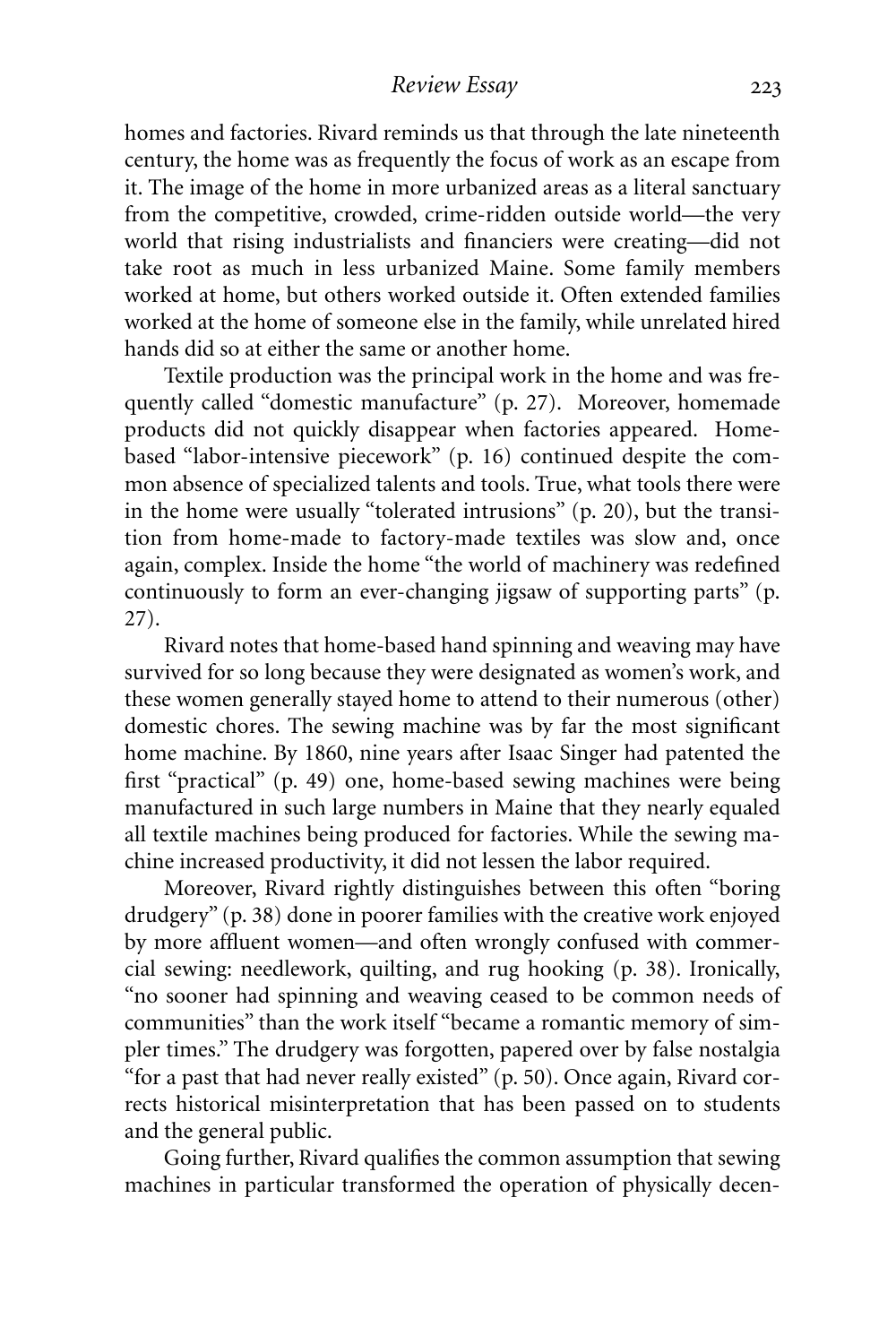tralized "local workshops into centralized factories" and "artisans into machine operatives" (p. 77). When Mainers made bonnets, hats, clothes, and shoes, their workshops nevertheless retained the "look and feel" of traditional work sites (pp. 77, 79).

Mills and furnaces played a limited role in the production of consumer goods. Again, Rivard rejects the conventional wisdom. Mills and furnaces did not interfere with artisan trades or "compete with domestic goods." Gristmills, for instance, made cornmeal, not bread, and sawmills never competed with cabinetmakers, despite transforming the work of hand sawyers. The mill and the furnace "assist[ed]" but did not "supplant" consumer-goods manufacturers (p. 83).

Innovation also contributed to the persistence of domestic textile production. Rivard found a Westbrook shopkeeper, for instance, who "cut paper patterns and sent them out to be pasted into bags in households" (p. 17). Once again, the process was uneven and is not reducible to easy generalizations.5

Yet another example of this complexity is the case of farmers, increasingly few of whom could maintain self-sufficiency without working in shops, mills, and, yes, factories. So much for the romanticized fulltime farmer. Lest one fall into the trap of picturing these "farmer-artisans" as enjoying the best of both worlds—as happy practitioners of "Yankee ingenuity"—Rivard notes that most of them helped to produce distinctly unromantic "shingles, clapboards, and barrel staves" (p. 20). Furthermore, farmers and craftsmen and craftswomen might have been rural, but they were "rarely isolated" (p. 16). Thanks to Maine's proximity to both the ocean and rivers, commerce and information about the outside world were far more available than might be suspected. The assumption that Mainers in the eighteenth and nineteenth centuries had to rely on the equivalent of Sears mail order catalogues that later proved so vital to Midwestern and Western pioneers does not hold up.

After all of these deviations along the path from home, workshop, and mill, we do finally come to the factory. Even here, however, matters are never so clear. The very definition of "factory" changed. In the eighteenth century—and, I would add, through the mid-nineteenth century —"manufactury" was the term used to categorize "an enterprise making goods by hand." After the mid-nineteenth century, by contrast, "factory" was increasingly used instead and now meant the opposite: "an enterprise dominated by machinery" (p. 115). This is not an original point, and Rivard does not claim it to be. Analogously, the original "computers" were men and women who used blueprints, sliderules, and, some-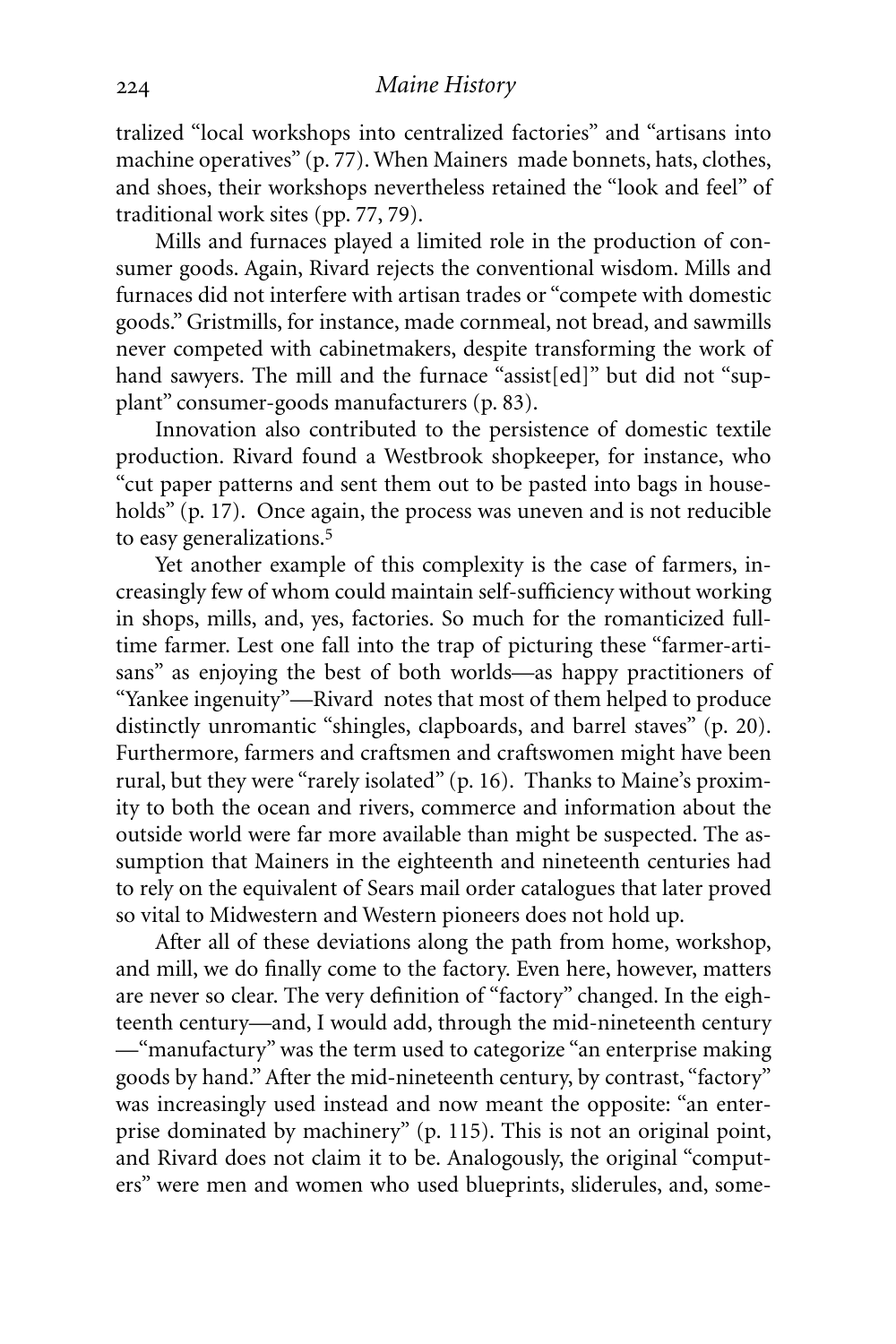times, early calculators. Only in World War II, with the development of non-human "computers," did the definition change.

Many manufactories retained the original names of mills and shops assigned them before they grew into the large-scale, centralized, and specialized enterprises that Rivard terms genuine factories. Examples can be found among the four products that dominated the Maine industrial landscape: cotton and woolen mills and machine and shoe shops. Textile factories came to Maine largely because of abundant waterpower. By contrast, shoe manufacturing was generated by comparatively inexpensive labor.

Although both linen and wool preceded cotton manufacture in Maine, only the last gave rise to factory production. Here Saco/Biddeford took the lead. Originally a town of fishermen and lumbermen, in the 1820s and 1830s it became the state's first manufacturing city. Brick factories, offices, and boardinghouses transformed the landscape. Cotton production was "regimented, standardized, and mechanical before it was actually mechanized" (p. 116)—still another instance of complex development that Rivard illuminates. Rural Lewiston eventually superseded Saco/Biddeford with cotton factories that ranked among New England's biggest and most modern. By contrast, Maine's woolen mills remained small and home-based. Modest-sized Dexter and Sanford were the state's sole woolen cities—contrary to the general pattern elsewhere in America of ever larger and more centralized growth. Still, Maine's woolen industry was not "inconsequential" in terms of quantity and quality (p. 128).

Early in his book Rivard provides a particularly telling example of the persistent and widespread ignorance about the way life really was for most Mainers. Few contemporary visitors to lovely mid-coast Camden—with its beautiful harbor, picturesque boats, appealing restaurants and gift shops, and renovated white clapboard homes—notice, much less inquire about, the nearby Knox Woolen Mills, the last of which closed in 1988. True, Camden was a shipbuilding town before it became a textile town, but the mills—for decades the town's largest employer were heavily responsible for Camden's growth. If, as Rivard laments, "analysis of Maine's nineteenth-century industrial manufactures can be hopelessly complicated" (p. 139), *Made in Maine*, like the Maine State Museum exhibit that generated it, goes a long way toward addressing that lamentation.